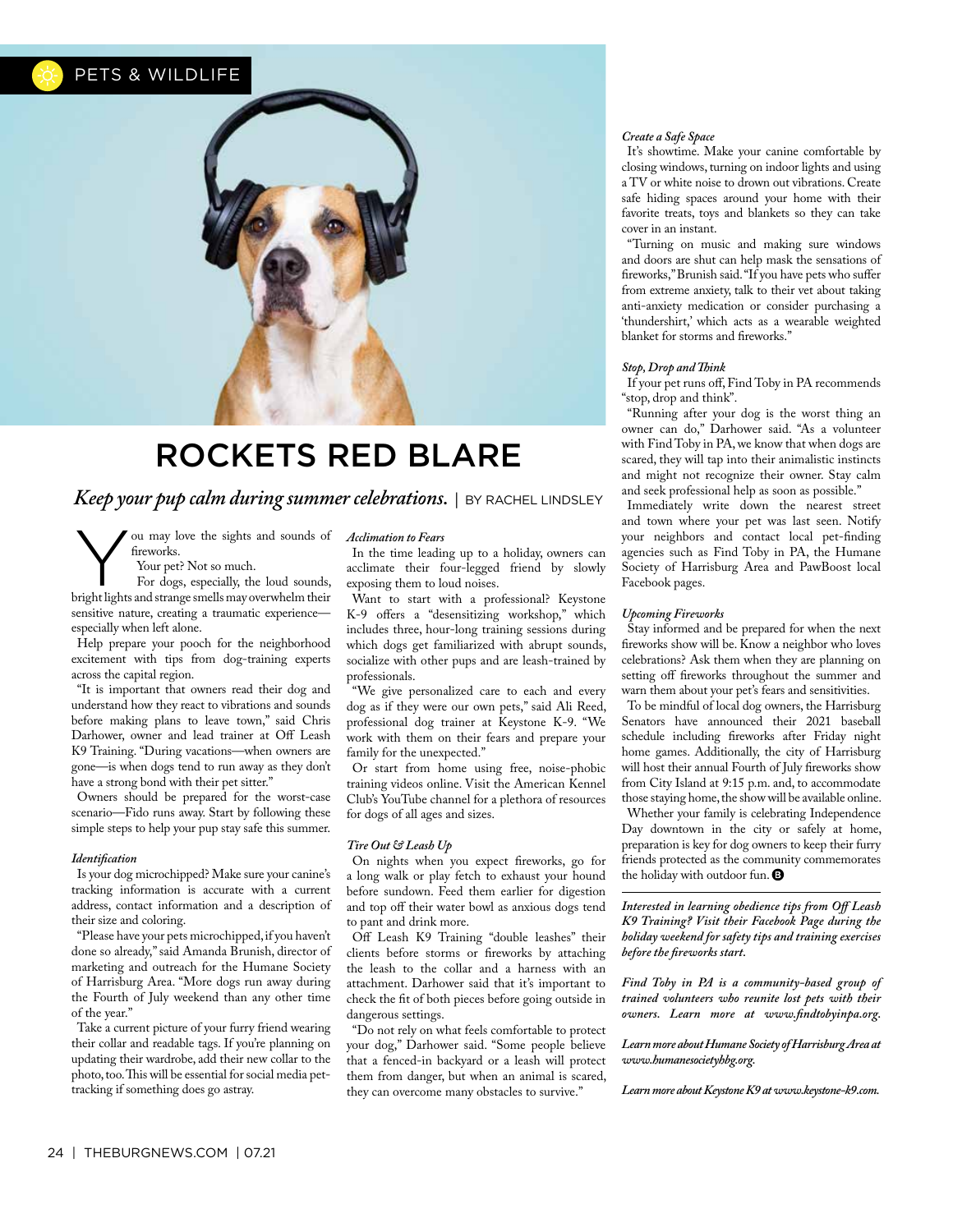## GOLD-PLATED SPACES

*Who thought that \$4-an-hour parking was a good idea?*

BY LAWRANCE BINDA



ears ago, "Saturday Night Live" aired a commercial parody for a fctional product it called "Bad Idea" designer jeans.

In the commercial, SNL actors traded a series of terrible ideas, meant to illustrate the brand name of the jeans.

Actor 1: "We ripped up the pipes, wiring, having everything completely redone." Actor 2: "You're renting, right?" Actor 1: "Yeah." Cut to a shot of the jeans logo: "Bad Idea."

The Harrisburg version would go something like this:

Actor 1: "Let's raise the city's already outrageous street parking rates by one-third." Actor 2: Are you serious?" Actor 1: "Yeah." Cut to a shot of the jeans logo: "Bad Idea."

Terrible, horrible, truly awful idea.

Harrisburg's parking system is underperforming fnancially—that's no secret. It's struggled to meet projections ever since the insolvent city government, back in 2013, agreed to lease it out for 40 years as part of its fnancial rescue plan.

I won't drag you through the tortured details of that deal again, except to say that the parking system now is under the control of an Atlanta-based asset manager, which runs it on behalf of the actual bond issuers—the commonwealth and Dauphin County. I'm not here to re-litigate that complicated agreement, which did help the city pay off some of its crippling debt load, giving it a chance to regain its fnancial footing following the reckless Reed-era spending spree.

However, I am going to criticize the ludicrous decision to take an already wildly expensive system and make it even more wildly expensive, so that street parking downtown now clocks in at \$4 per hour (\$2 in Midtown). Parking in downtown Harrisburg is now much more expensive than in far larger cities like Philadelphia, Baltimore and Washington, D.C. Bad, bad idea.

In part, the asset manager justifed the huge price hike by stating that an increase was necessary to "provide sufficient cash flow to maintain expenses associated with the parking system."

But will that indeed be the result? If you have slack demand at \$3 per hour, will charging even more fx your problem? Park Harrisburg may have a monopoly on downtown parking, but customers have a second choice—to not come at all.

Let's say, for instance, that you own an ice cream shop and have few customers willing to pay \$5 a scoop. To stimulate demand, do you charge 33% more? No. You lower your price until customers perceive fair value and return.

This analogy is imperfect. Parking isn't ice cream, even though the general principle still applies. In fact, I would say that parking is unique in a very special way.

If you own a scoop shop and stubbornly charge too much for your product, scaring off customers, you only hurt yourself. But, if you run a parking system and charge too much for your product, you hurt many other people—perhaps profoundly so.

Back in 2013, when the price of street parking downtown quadrupled under the new regimen, people were outraged. Pay \$3 per hour? No way, they said.

And, in fact, people did stay away. Restaurateurs, shop owners and salons screamed loudly, as downtown streets, once bumper-to-bumper with parked cars, became barren virtually overnight. A few businesses even moved or closed, placing blame squarely on the high cost of parking.

And now the problem has been made yet worse, with

the added insult that businesses were just beginning to regain their footing after the devastation wrought by the coronavirus pandemic.

Harrisburg's parking masters need to understand that parking doesn't exist for parking's sake. People don't consume parking as an end in itself, but as a means to an end. It's part of an ecosystem, a web of hyper-local economic interdependence.

The parking vendor is a middleman between the consumer and the business, ofering a temporary service so that one can access the other. In a perfect world, this system is in balance, with the parking operator, the businesses and the consumer all mutually beneftting.

Instead, with parking at \$4 per hour, we have an out-of-whack system with the middleman recklessly steering the ship. His objective is to maximize revenue, which is fne except when the price becomes so prohibitive that it destroys demand. That is the situation here.

In my opinion, if Park Harrisburg wanted to stimulate demand, it should have lowered its streetparking rate, not raised it. I understand that the system has expenses, as well as bonds to pay off, but choking off demand—and killing the businesses around it—isn't going to help anyone.

Our parking system does not exist in a vacuum. It exists within an integrated economic community, in a center of commerce already struggling. Many businesses rely on the parking system for their very survival, and the downtown relies on it to remain viable as a destination.

That future is now in peril, as a key player in the system has become unmoored from the economic realities of downtown Harrisburg.

*Lawrance Binda is co-publisher/editor-in-chief of TeBurg.*

*Illustration by Rich Hauck.*